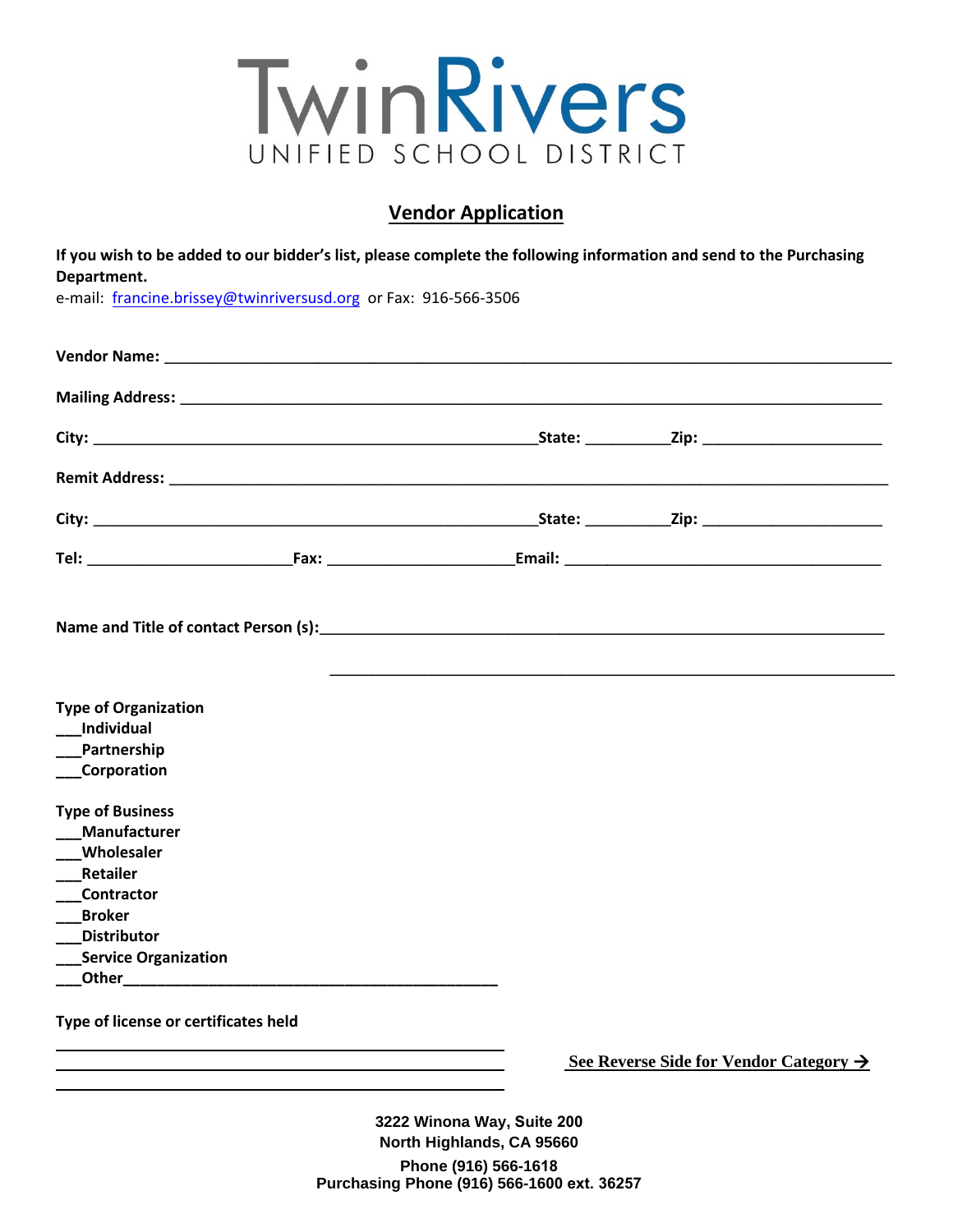## **CIRCLE SERVICES ON WHICH YOU DESIRE TO BID**

**ARCHITECTS** ARTS & CRAFTS ASBESTOS ABATEMENT ASPHALT ATHLETIC ATTORNEY AUDIO VISUAL AUDITORS AUTO SHOPS BAKERY BAND UNIFORMS BASEBALL BACKSTOPS BASKETBALL BACKSTOPS BASKETBALL COURTS **BATTERIES BLEACHERS** BUSES BUSES, SALE OF **CABLING** CAFETERIA PAPER SUPPLIES **CARPET** CELL PHONES CHALKBOARD / TACK BOARD CHARTER BUS COMMUNICATION SYSTEMS COMPUTER HARDWARE COMPUTER SOFTWARE/SUPPLIES **CONCRETE CONSTRUCTION** CONSTRUCTION MANAGEMENT **COPIERS CURTAINS CUSTODIAL** DATA COMMUNICATIONS DEMOLITION DISHWASHER SUPPLY & MAINTENANCE DRY GOODS/NSD/GROCERY/NON PERISH DRYWALL - CONSTRUCTION ELECTRICAL CONSULTANT ELECTRICAL SUPPLIES ELEVATOR SERVICES ENERGY MANAGEMENT ENGINEERING / SERVICES ERATE EXCAVATION EXERCISE EQUIPMENT FENCE

FILTERS FINANCIAL CORPORATION FIRE EXTINGUISHERS FLOORING FOAM ROOFING FOOD SERVICE PROVIDERS FOOD-PAPER SUPPLIES FORKLIFT FORMS/SCANNING FROZEN FOODS FUEL TESTING FUEL/OIL FURNITURE GARBAGE GOLF CARTS GYM FLOORS HVAC ICE CREAM INDUSTRIAL ARTS INSTRUCTIONAL MATERIALS IRRIGATION /LANDSCAPE KINDERGARTEN FURNITURE KITCHEN EQUIPMENT LAMPS LAND USE / PLANNING & DESIGN LAND, SALE OF LANGUAGE LABORATORY LINEN / TOWELS LOCAL AREA NETWORK LOCKERS MARKETING RESEARCH MILK & DAIRY MOVABLE SHELVING **MOWERS** MUSICAL INSTRUMENTS NURSERY / LANDSCAPE OFFICE SUPPLIES PAINT/HARDWOOD FLOOR PAINTING PAPER PAVING PEST CONTROL PHARMACEUTICAL/FIRST AID PHOTOGRAPHERS PLAYGROUND EQUIPMENT PLUMBING POOL CHEMICALS POOL CONSTRUCTION

POOL EQUIPMENT POOL REPLASTERING PORTABLE BUILDINGS PRINTING PRODUCE PROMOTIONAL ITEMS RADIOS / PAGERS RECONDITIONING FOOTBALL EQUIP. RECYCLING RELOCATING BUILDINGS RESURFACE GYM FLOORS **RIBBONS** RODENT CONTROL ROOFING / CONSULTANT SCIENCE EQUIPMENT SCREEN PRINTING SECURITY / ALARM SECURITY CAMERA SYSTEMS SERVICE AWARDS, PIN SHELVING SIGNS/MARQUEES/SCOREBOARDS SOFTWARE/FINANCIAL & HRD **SYSTEMS** SOFTWARE/STUDENT TESTING SOUND SYSTEMS STORAGE / MOVING STORAGE BLDGS (METAL) TENNIS COURTS TIRES TOILETS, PORTABLES TOOLS TRACK SURFACE **TRACTORS** TREE TRIMMING TYPEWRITER MAINTENANCE UNDERGROUND UNIFORMS UNIVERSAL ACCESS CONSULTANTS VEHICLE CONVERSION VEHICLES VENDING MACHINES VIDEO PRODUCTION VIDEO PROJECTORS WEB PAGE WEED CONTROL **WELLS**